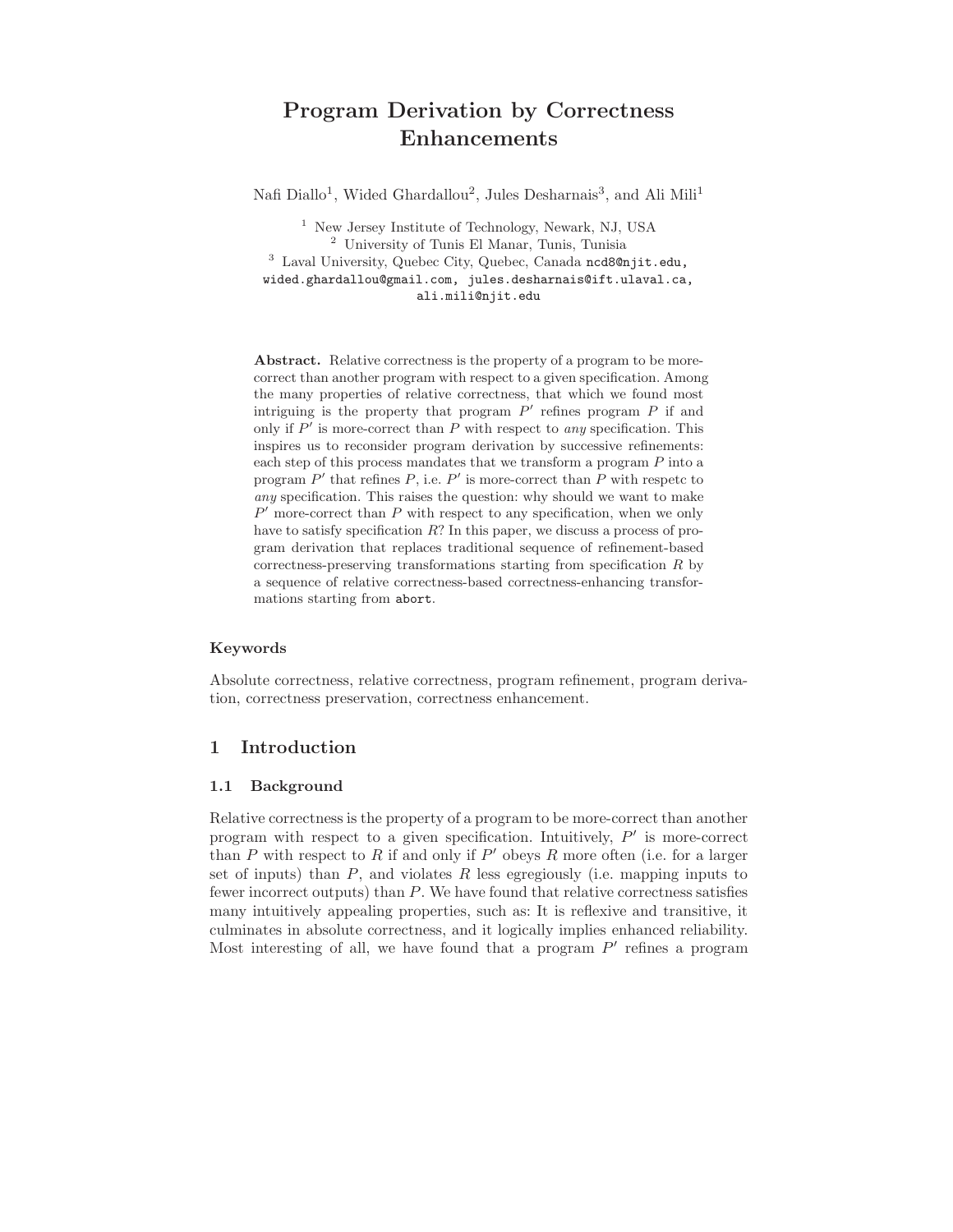$P$  if and only if  $P'$  is more-correct than  $P$  with respect to any specification. This inspires us to reconsider the process of program derivation by successive refinements from a specification  $R$ : whenever we transform a program  $P$  into a more-refined program  $P'$ , we are actually mandating that  $P'$  be more-correct than  $P$  with respect to *any* specification. This raises the question: why should we impose this condition with respect to all specifications when we have only one specification to satisfy? Acting on this question, we propose to consider an alternative process, which we characterize by the following premises:

- Initial Artifact. Whereas in traditional program derivation we start the stepwise transformation with the specification, in our proposed derivation we start with the trivial program abort, which fails with respect to any nonempty specification.
- Intermediate Artifacts. Whereas in traditional program derivation intermediate artifacts are partially defined programs, represented by a mixture of programming constructs and specification constructs, in our proposed derivation all intermediate artifacts are finished executable programs.
- Stepwise Validation. Whereas in traditional program derivation a transformation is considered valid if it proceeds by correctness-preserving refinement, in our proposed derivation a transformation is considered valid if it transforms a program into a more-correct program with respect to the specification we are trying to satisfy. Because refinement is equivalent to relative correctness with respect to arbitrary specifications, mandating relative correctness with respect to a single specification appears to be a weaker requirement than refinement.
- Termination Condition. Whereas in traditional program derivation the stepwise transformation ends when we have an executable program, in our proposed derivation the stepwise transformation ends when we obtain a correct program; alternatively, if obtaining a correct program is too onerous, and we are satisfied with a sufficiently reliable program (for a given reliability requirement), then this process may end when the current program's reliability reaches or exceeds the required threshold. As we pointed out above, relative correctness logically implies enhanced reliability, hence the sequence of programs generated by our derivation process feature monotonically increasing reliability.

In the following subsection we discuss the motivation for exploring this alternative approach to program derivation.

#### 1.2 Motivation

The purpose of this section is to discuss some of the advantages that our proposed derivation process may offer, by comparison with traditional refinement-based program derivation. In the absence of adequate empirical evidence, all we can do is present some analytical arguments to the effect that our proposed approach offers some advantages that may complement those of refinement based program derivation. Below are some of the arguments for our position: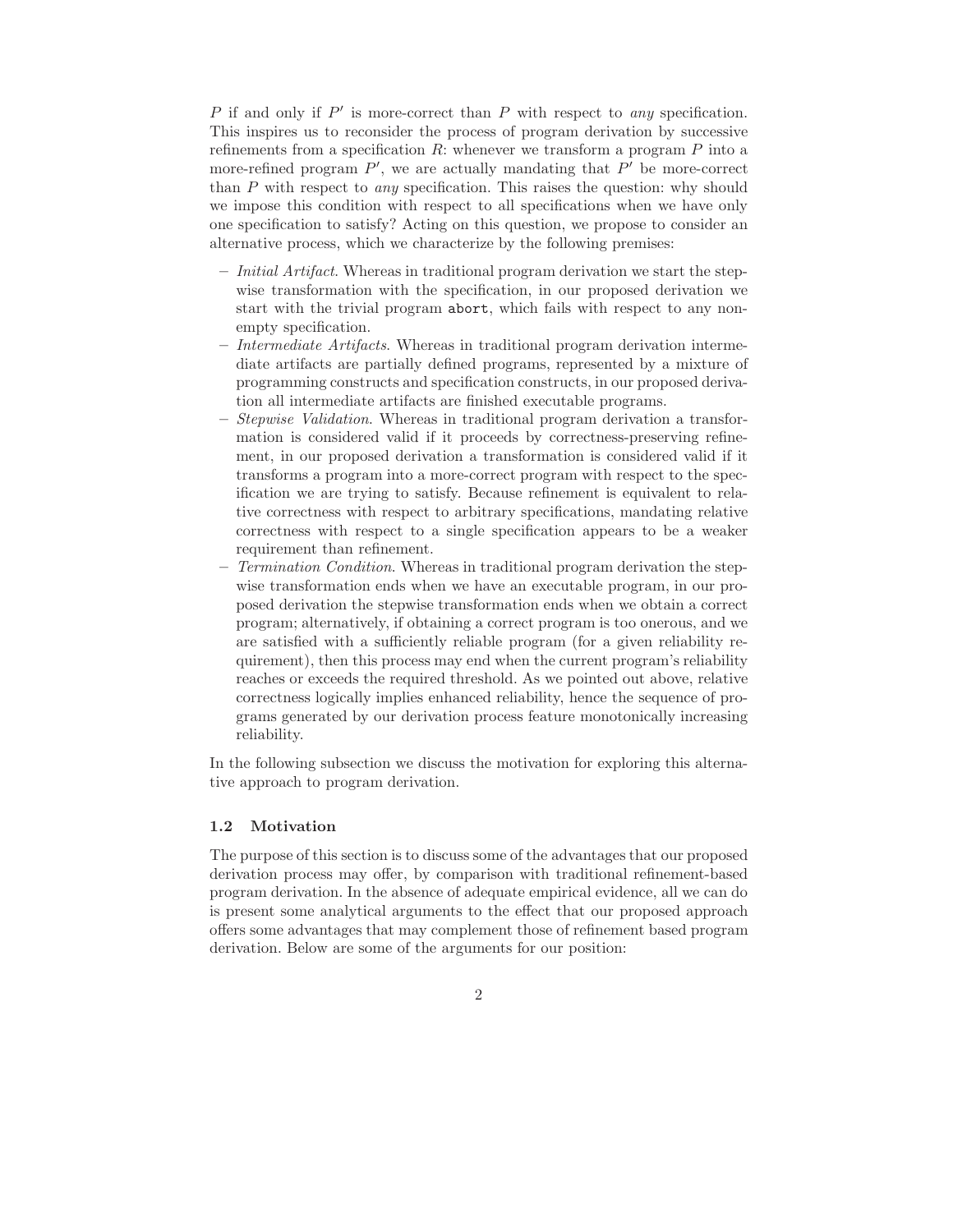- $-$  Simpler Transformations. The first argument we offer is that relative correctness with respect to a specification  $R$  is a weaker requirement than refinement, for the reason we discussed above: refinement is equivalent to relative correctness with respect to all specification. Hence we are comparing the condition of relative correctness with respect to a single specification against the condition of relative correctness with respect to all specification. A simple example illustrates this contrast: We consider the following specification  $R$ and the following candidate programs,  $P$ ,  $P'$  and  $P''$ , on a space  $S$  defined by two natural variables  $x$  and  $y$ .
	- $R = \{(s, s') | x' = x + y\},\$
	- $P: \{\text{while } (y != 0) \ \{x=x+1; y=y-1;\}\},\$
	- $P'$ : {x=x+y; y=0;},
	- $P''$ : {x=x+y;}.

According to the definitions that we present subsequently, program P' refines program  $P$ , and program  $P''$  is more-correct (or as correct as) program  $P$ with respect to  $\overline{R}$ , but it does not refine  $\overline{P}$ . As we can see, program  $P''$  is simpler than program  $P'$  because in fact it is subject to a weaker requirement: whereas  $P''$  is more-correct than P with respect to R, program  $P'$  is morecorrect than P with respect to all specifications.

- Keeping Options Open. When we derive a program by successive refinements, every refinement decision restricts the latitude of the designer for subsequent refinement steps. Consider again the simple example above: Once we have decided to refine specification  $R$  by program  $P$ , we have committed to assign zero to variable y, even though the specification does not require us to do so. By looking at program P, we have no way to tell which part of the functional attributes of  $P$  are mandated by the specification (adding  $x$  and y into x) and which part stems from previous design decisions (placing  $0$ into  $y$ ). By contrast, program derivation by correctness enhancement keeps the specification in the loop throughout the process, hence maintains the designer's options intact; in practice, this may come at the cost of additional complexity; further empirical observation is needed to assess advantages and drawbacks.
- A Generic Model. Refinement based program derivation can only be applied to derive a correct program from a specification. But today software development from scratch represents a small fraction of software engineering activity; most software engineering person-months nowadays are spent on software maintenance and software evolution, and much of software development involves evolving existing applications rather than developing new applications from scratch. We argue that the correctness enhancement derivation process that we propose captures several software engineering activities:
	- Software development from scratch: This is the process we have discussed in the previous section, that starts from abort and culminates in a correct program.
	- Corrective maintenance: Corrective maintenance consists in starting from a program  $P$  that is incorrect with respect to a specification  $R$  (which it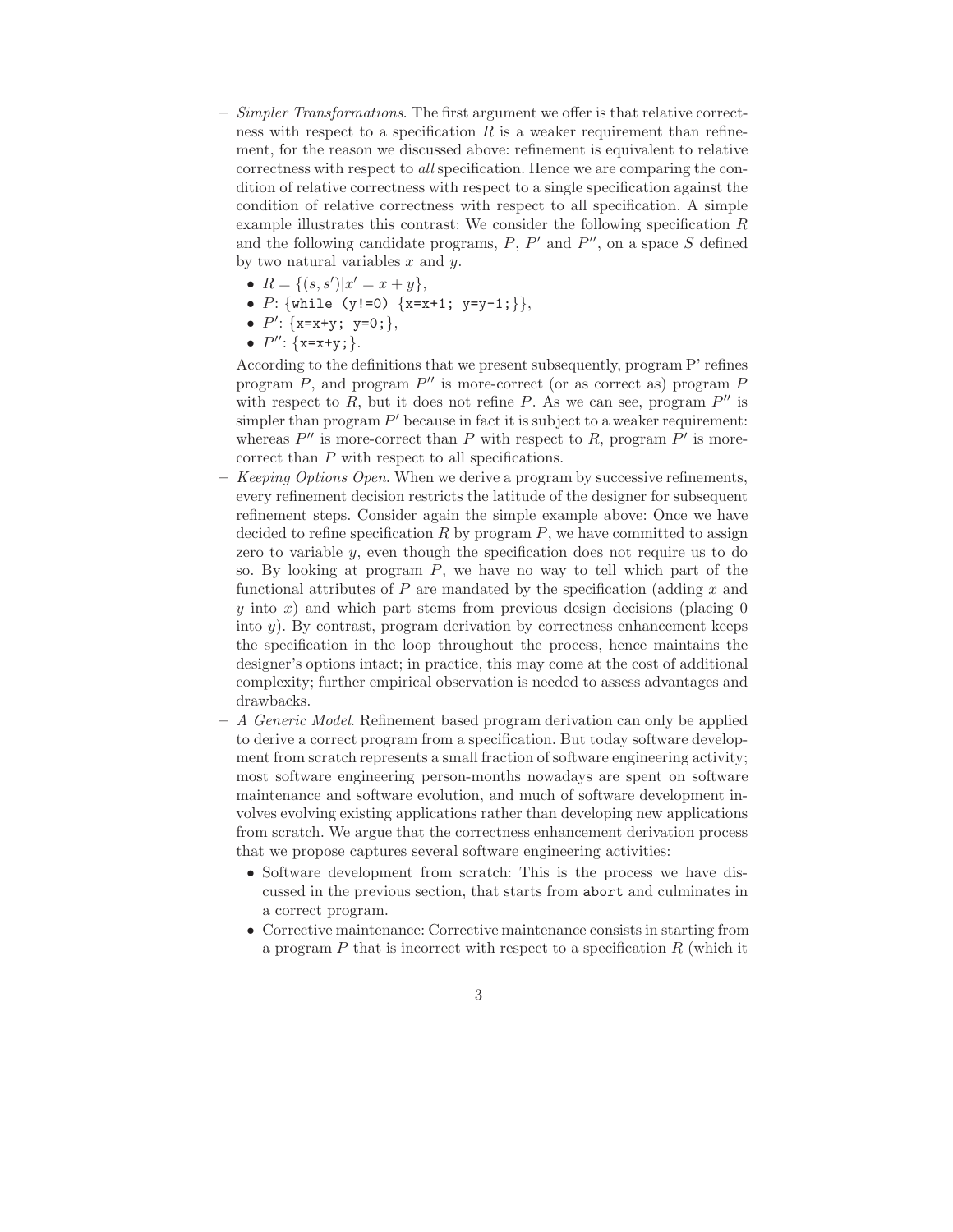is intended to satisfy) and mapping it onto a program  $P'$  that is morecorrect than P with respect to R.

- Adaptive maintenance: Adaptive maintenance consists in starting from a program  $P$  that was intended to satisfy some specification  $R$  and alter it to now satisfy a different specification  $R'$ ; this can be modeled as simply making the program more-correct with respect to  $R'$  than it is currently.
- Software upgrade: Given a specification  $R$  and a program  $P$ , and given a specification  $Q$  that represents a feature we want to integrate into  $P$ , upgrading  $P$  to satisfy  $Q$  amounts to altering  $P$  to make it correct with respect to Q while enhancing or preserving its relative correctness with respect to R.
- Software evolution: Given a specification  $R$ , we want to develop a program  $P'$  that is correct with respect to  $R$ ; but instead of starting from scratch, we start from a program  $P$  that already satisfies many requirements of  $R$ , and process  $P$  through correctness-enhancing transformations.
- Deriving reliable software: For most software products, as for products in general, perfect correctness is not necessary; very often, adequate reliability (depending on the level of criticality of the application) is sufficient. In the program derivation process by correctness enhancement, deriving a reliable program follows the same process as deriving a correct program, except that it terminates earlier, i.e. as soon as the required reliability threshold is matched or exceeded.
- Fault Tolerant Derivation Process. By design, each transformation in the proposed approach transforms an intermediate program into a more-correct program; hence if one step of this process introduces a fault, subsequent steps may well correct it, since each transformation aims to enhance correctness; in fact, every subsequent step is an opportunity to correct the program. By contrast, in a refinement based (correctness-preserving) process, a fault in a stepwise transformation effectively dooms the derivation since all subsequent steps refine a faulty specification.
- Usable Intermediate Artifacts. In a refinement-based process, only the final artifact is a usable / executable program; hence if the process is terminated before its ultimate step, one has nothing to show for one's effort. By contrast, the proposed approach produces a succession of increasingly correct (hence increasingly reliable) executable programs.

In the remainder of this paper, we briefly introduce the concept of relative correctness, use it to describe a software development process, then illustrate it with a simple example. But first, we need to introduce some mathematical notations that we use throughout the paper; this is the subject of the next section.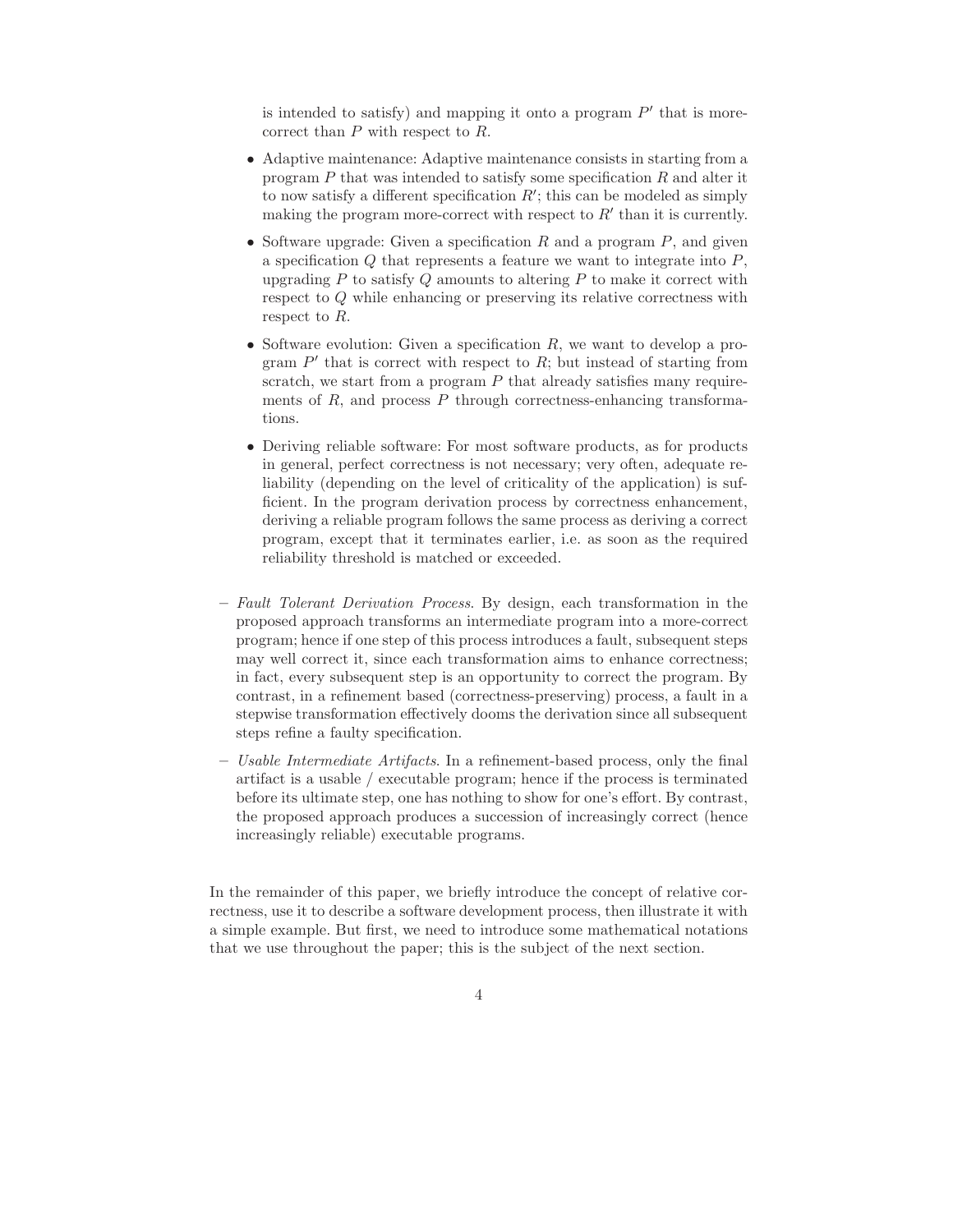## 2 Mathematical Background

#### 2.1 Relational Notations

In this section, we introduce some elements of relational mathematics that we use in the remainder of the paper to support our discussions; our main source for definitions and notations is [2]. Dealing with programs, we represent sets using a programming-like notation, by introducing variable names and associated data type (sets of values). For example, if we represent set  $S$  by the variable declarations

 $x: X; y: Y; z: Z$ 

then S is the Cartesian product  $X \times Y \times Z$ . Elements of S are denoted in lower case  $s$ , and are triplets of elements of  $X$ ,  $Y$ , and  $Z$ . Given an element s of S, we represent its X-component by  $x(s)$ , its Y-component by  $y(s)$ , and its Z-component by  $z(s)$ . When no risk of ambiguity exists, we may write x to represent  $x(s)$ , and  $x'$  to represent  $x(s')$ , letting the references to s and s' be implicit.

A (binary) relation on S is a subset of the Cartesian product  $S \times S$ ; given a pair  $(s, s')$  in R, we say that s' is an *image* of s by R. Special relations on S include the *universal* relation  $L = S \times S$ , the *identity* relation  $I = \{(s, s') | s' = s\}$ , and the *empty* relation  $\phi = \{\}$ . Operations on relations (say, R and R') include the set theoretic operations of union  $(R\cup R')$ , intersection  $(R\cap R')$ , difference  $(R \setminus R')$  and complement  $(\overline{R})$ . They also include the *relational product*, denoted by  $(R \circ R')$ , or  $(RR'$ , for short) and defined by:

$$
RR' = \{(s, s') | \exists s'': (s, s'') \in R \land (s'', s') \in R'\}.
$$

The *power* of relation R is denoted by  $R^n$ , for a natural number n, and defined by  $R^0 = I$ , and for  $n > 0$ ,  $R^n = R \circ R^{n-1}$ . The *reflexive transitive closure* of relation R is denoted by  $R^*$  and defined by  $R^* = \{(s, s') | \exists n \geq 0 : (s, s') \in$  $R<sup>n</sup>$ . The *converse* of relation R is the relation denoted by R and defined by  $\widehat{R} = \{(s, s') | (s', s) \in R\}$ . Finally, the *domain* of a relation R is defined as the set  $dom(R) = \{s | \exists s' : (s, s') \in R\}$ , and the *range* of relation R is defined as the domain of  $\widehat{R}$ .

A vector R is a relation that satisfies the condition  $RL = R$ ; vectors on set S have the form  $A \times S$  for some subset A of S. We use them as convenient relational representations of sets; for example, given a relation  $R$ , the term  $RL$  is a vector, which represents the domain of relation  $R$ . A monotype  $R$  is a relation that satisfies the condition  $R \subseteq I$ ; monotypes have the form  $\{(s, s') | s' = s \land s \in A\}$ for some subset A of S; we represent them by  $I(A)$ , or by  $I(a)$ , where a is the characteristic predicate of set A.

#### 2.2 Refinement Ordering

The concept of refinement is at the heart of any programming calculus; the exact definition of refinement (the property of a specification to refine another) varies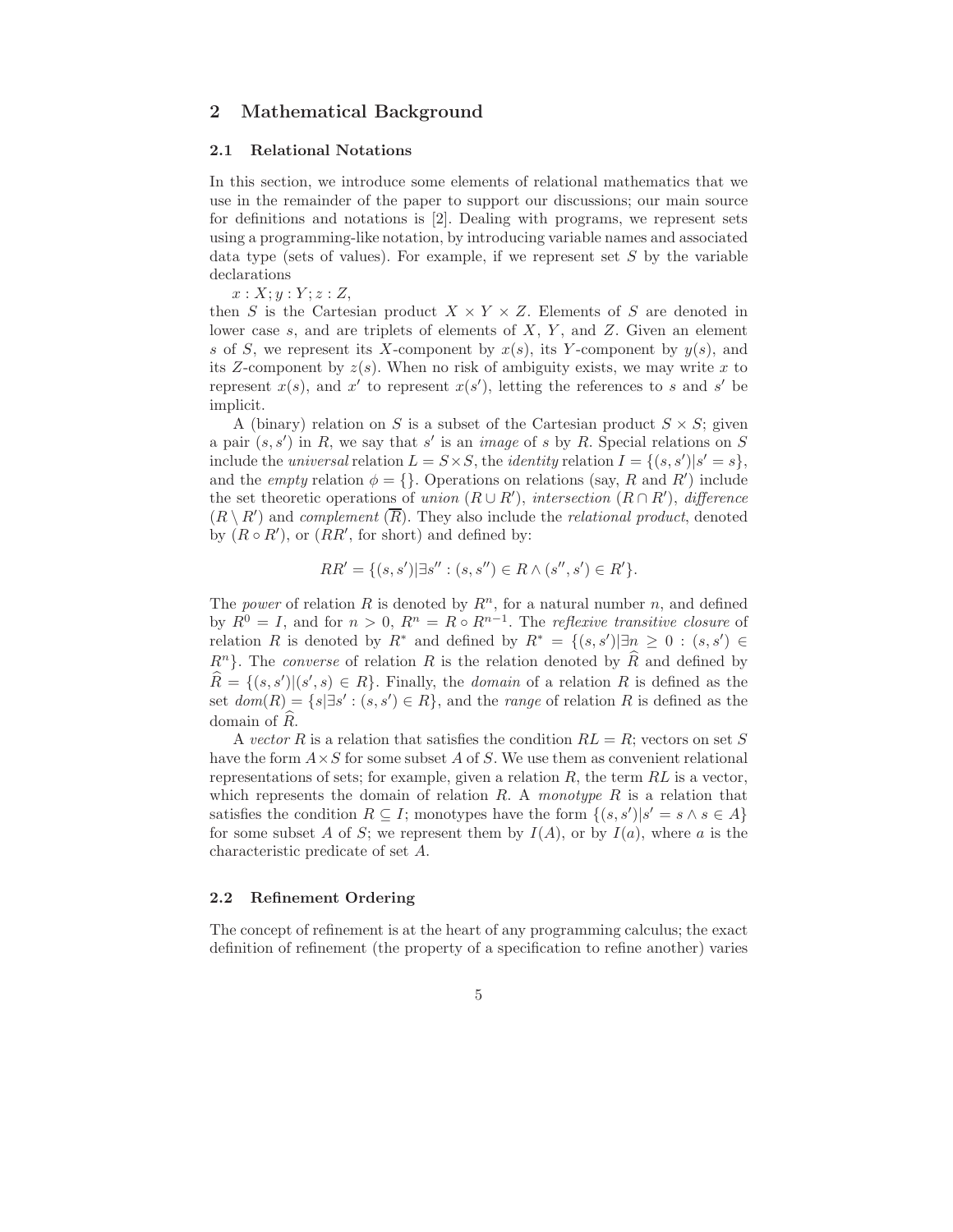from one calculus to another; the following definition captures our concept of refinement.

**Definition 2.1.** We let R and R' be two relations on space S. We say that R' refines  $R$  if and only if

$$
RL \cap R'L \cap (R \cup R') = R.
$$

We write this relation as:  $R' \sqsupseteq R$  or  $R \sqsubseteq R'$ . Intuitively,  $R'$  refines R if and only if R' has a larger domain than R and is more deterministic than R inside the domain of R. As an illustration of this definition, we let  $S$  be the space defined by  $S = \{0, 1, 2, 3\}$  and we let R and R' be the following relations:

 $R = \{(1, 0), (1, 1), (1, 2), (2, 1), (2, 2), (2, 3)\},\$  $R' = \{(0, 0), (0, 1), (1, 1), (1, 2), (2, 2), (2, 1), (3, 3), (3, 2)\}.$ We find:  $RL = \{1, 2\} \times S$ ,  $R'L = \{0, 1, 2, 3\} \times S,$ whence  $RL \cap R'L \cap (R \cup R')$ = {by inspection, we see  $RL \subseteq R'L$ }  $RL \cap (R \cup R')$  $=$  {distributivity}  $RL \cap R \cup RL \cap R'$  $=$  {since  $R \subseteq RL$ }  $R \cup RL \cap R'$  $=$  {by inspection, we see  $RL \cap R' \subseteq R$ } R.

# 3 Absolute Correctness and Relative Correctness

Whereas absolute correctness characterizes the relationship between a specification and a candidate program, relative correctness ranks two programs with respect to a specification; in order to discuss the latter, it helps to review the former, to see how it is defined in our notation.

## 3.1 Program Functions

Given a program p on space S, we denote by  $[p]$  the function that p defines on its space, i.e.

 $P = \{(s, s') | \text{if program } p \text{ executes on state } s \text{ then it terminates in state } s'\}.$ We represent program spaces by means of C-like variable declarations and we represent programs by means of a few simple C-like programming constructs, which we present below along with their semantic definitions:

– Abort: [abort] ≡ φ.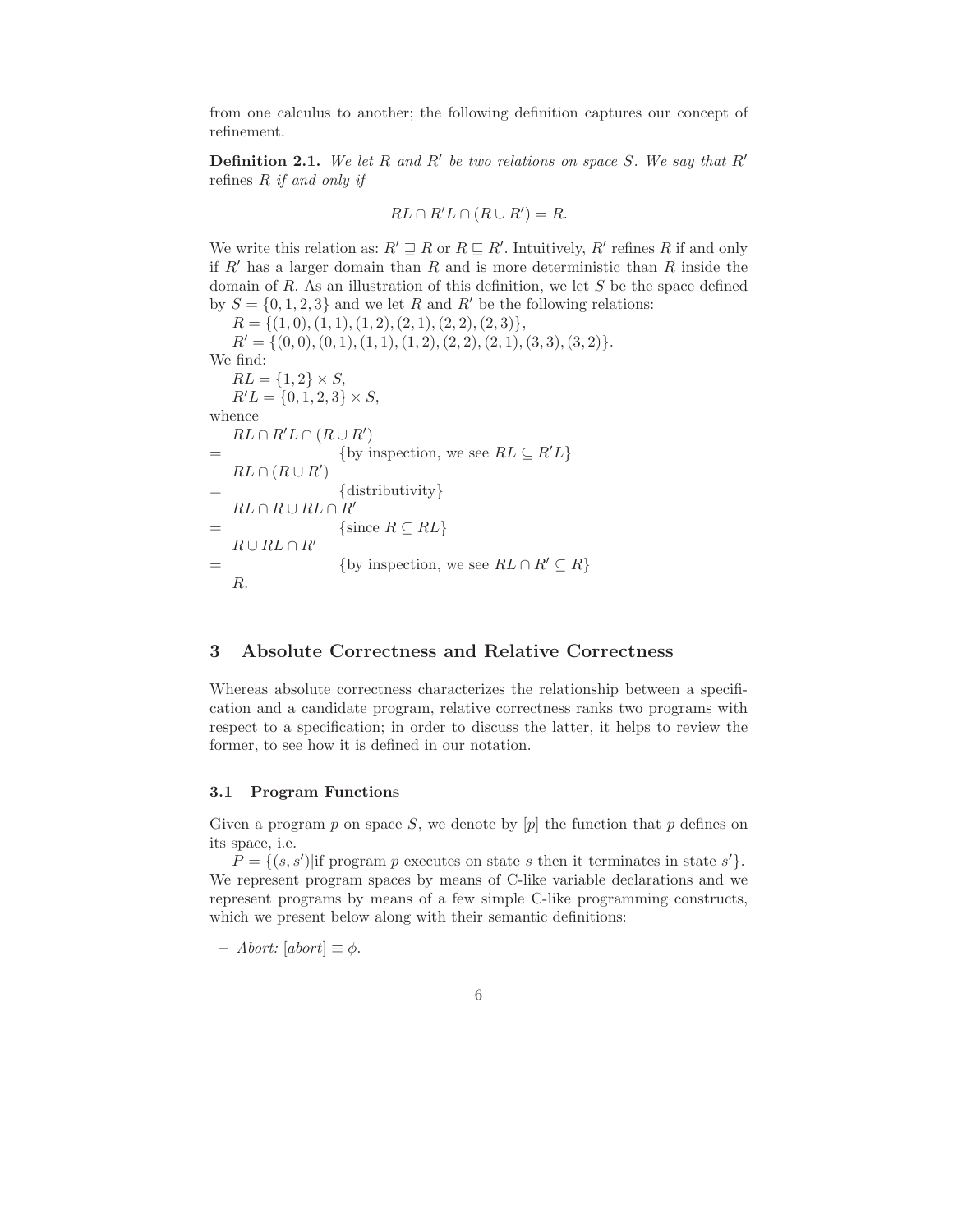- $-$  Skip:  $[skip] \equiv I.$
- $-$  Assignment: [s = E(s)] ≡ {(s, s')|s ∈ δ(E) ∧ s' = E(s)}, where δ(E) is the set of states for which expression E can be evaluated.
- $-$  Sequence:  $[p_1; p_2] \equiv [p_1] \circ [p_2]$ .
- Conditional:  $[if (t) \{p\}] \equiv T \cap [p] \cup \overline{T} \cap I$ , where T is the vector defined as:  $T = \{(s, s')|t(s)\}.$
- Alternation:  $[i f (t) \{p\}$  else  $\{q\}] \equiv T \cap [p] \cup \overline{T} \cap [q]$ , where T is defined as above.
- *Iteration:* [while (t)  $\{b\}$ ] ≡  $(T \cap [b])^* \cap \overline{T}$ , where T is defined as above.
- $Block: [\{x : X; p\}] \equiv \{(s, s') | \exists x, x' : (\langle s, x \rangle, \langle s', x' \rangle) \in [p]\}.$

Rather than use the notation  $[p]$  to denote the function of program p, we will usually use upper case P as a shorthand for  $[p]$ . By abuse of notation, we may, when it is convenient and causes no confusion, refer interchangeably to a program and its function (and we denote both by an upper case letter).

#### 3.2 Absolute Correctness

**Definition 3.1.** Let p be a program on space S and let R be a specification on S.

- $-$  We say that program p is correct with respect to R if and only if P refines R.
- We say that program p is partially correct with respect to specification R if and only if P refines  $R \cap PL$ .

This definition is consistent with traditional definitions of partial and total correctness [5, 8–10, 14]. Whenever we want to contrast correctness with partial correctness, we may refer to it as total correctness. The following proposition, due to [15], gives a simple characterization of correctness, and sets the stage for the definition of relative correctness.

**Proposition 3.2.** Program p is correct with respect to specification R if and only if  $(P \cap R)L = RL$ .

Note that because  $(P \cap R)L \subseteq RL$  is a tautology (that stems from Boolean algebra), the condition above can be written simply as:  $RL \subseteq (P \cap R)L$ ; this condition can, in turn (due to relational algebra), be written merely as,  $R \subseteq$  $(P \cap R)L$ .

#### 3.3 Relative Correctness: Deterministic Programs

**Definition 3.3.** Let R be a specification on space S and let p and  $p'$  be two deterministic programs on space  $S$  whose functions are respectively  $P$  and  $P'$ .

 $-$  We say that program  $p'$  is more-correct than program  $p$  with respect to specification R (denoted by:  $P' \sqsupseteq_R P$ ) if and only if:  $(R \cap P')L \supseteq (R \cap P)L$ .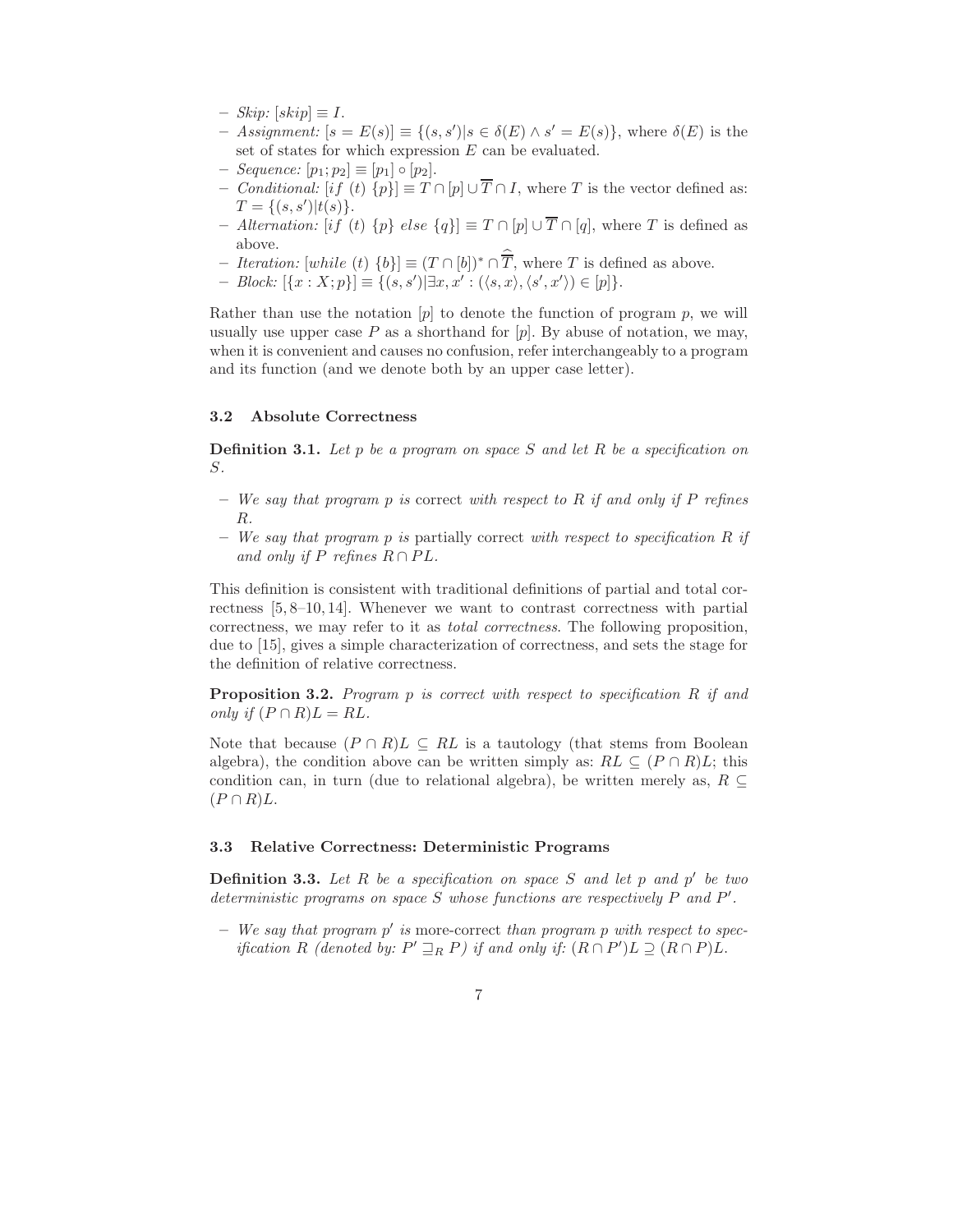$-$  Also, we say that program  $p'$  is strictly more-correct than program p with respect to specification R (denoted by:  $P' \rightrightarrows_R P$ ) if and only if  $(R \cap P')L \rightrightarrows_R R$  $(R \cap P)L$ .

Interpretation:  $(R \cap P)L$  represents (in relational form) the set of initial states on which the behavior of  $P$  satisfies specification  $R$ . We refer to this set as the competence domain of program  $P$ . Relative correctness of  $P'$  over  $P$  with respect to specification  $R$  simply means that  $P'$  has a larger competence domain than P. Whenever we want to contrast correctness (given in Definition 3.1) with relative correctness, we may refer to it as absolute correctness. Note that when we say *more-correct* we really mean *more-correct or as-correct-as*; we use the shorthand, however, for convenience. Note that program  $p'$  may be more-correct than program  $p$  without duplicating the behavior of  $p$  over the competence domain of p: It may have a different behavior (since  $R$  is potentially non-deterministic) provided this behavior is also correct with respect to  $R$ ; see Figure 1. In the example shown in this figure, we have:

- $(R \cap P)L = \{1, 2, 3, 4\} \times S$ ,
- $(R \cap P')L = \{1, 2, 3, 4, 5\} \times S,$

where  $S = \{0, 1, 2, 3, 4, 5, 6\}$ . Hence p' is more-correct than p with respect to R.



Fig. 1. Enhancing Correctness Without Duplicating Behavior:  $P' \sqsupseteq_R P$ 

#### 3.4 Relative Correctness: Non-Deterministic Programs

The purpose of this section is to define the concept of relative correctness for arbitrary programs, that are not necessarily deterministic. One may want to ask: why do we need to define relative correctness for non-deterministic programs if most programming languages of interest are deterministic? There are several reasons why we may want to do so: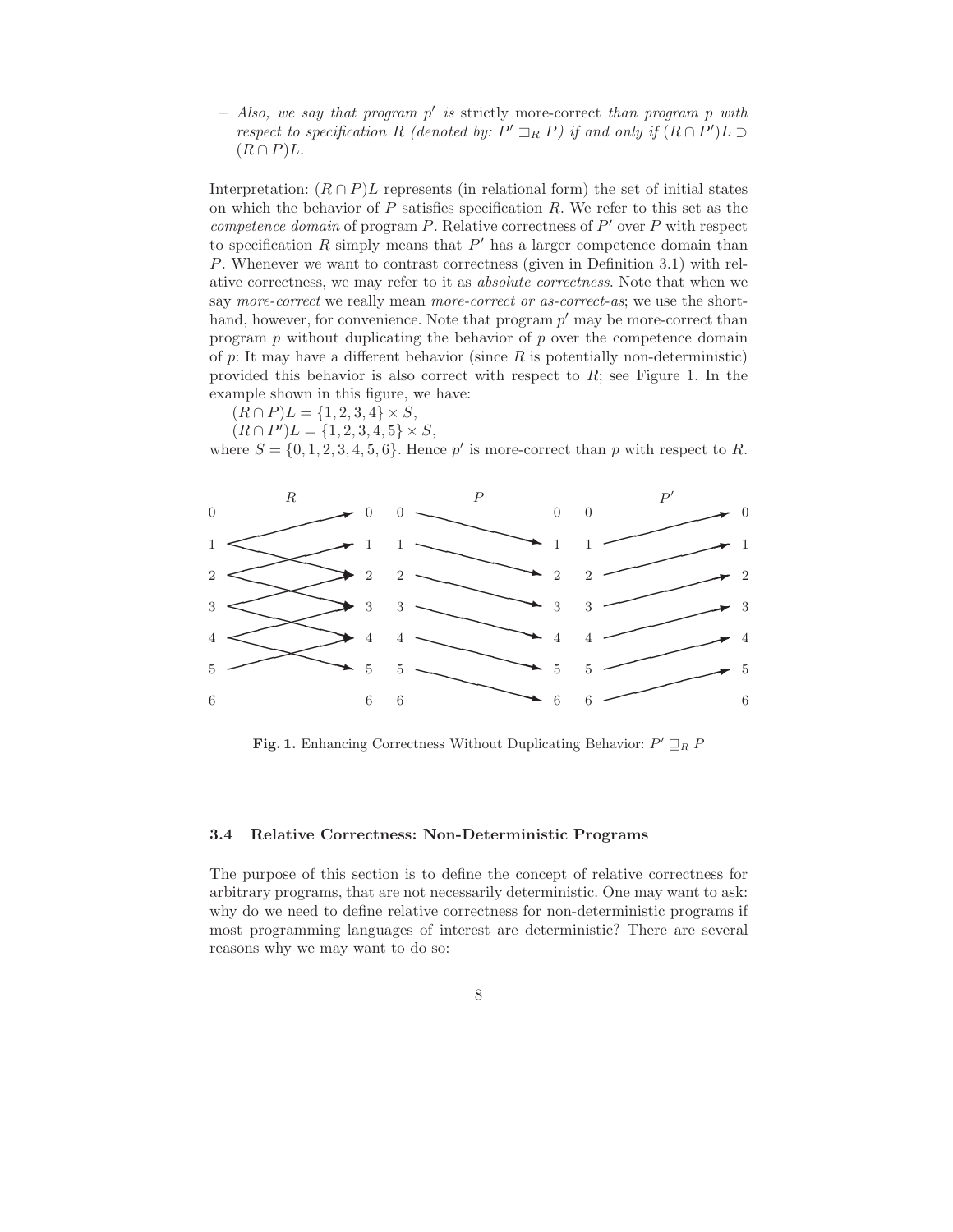- Non-determinacy is a convenient tool to model deterministic programs whose detailed behavior is difficult to capture, unknown, or irrelevant to a particular analysis.
- We may want to reason about the relative correctness of programs without having to compute their function is all its minute details.
- We may want to apply the concept of relative correctness, not only to finished software products, but also to partially defined intermediate designs (as appear on a stepwise refinement process).

We submit the following definition.

**Definition 3.4.** We let R be a specification on set S and we let P and P' be (possibly non-deterministic) programs on space  $S$ . We say that  $P'$  is more-correct than P with respect to R (abbrev:  $P' \sqsupseteq_R P$ ) if and only if:

$$
(R \cap P)L \subseteq (R \cap P')L \land
$$

$$
(R \cap P)L \cap \overline{R} \cap P' \subseteq P.
$$

Interpretation:  $P'$  is more-correct than  $P$  with respect to  $R$  if and only if it has a larger competence domain, and for the elements in the competence domain of P, program  $P'$  has fewer images that violate R than P does. As an illustration, we consider the set  $S = \{0, 1, 2, 3, 4, 5, 6, 7\}$  and we let R, P and P' be defined as follows:

 $R = \{(0, 0), (0, 1), (1, 0), (1, 1), (1, 2), (2, 1), (2, 2), (2, 3), (3, 2), (3, 3), (3, 4),$  $(4, 3), (4, 4), (4, 5), (5, 4), (5, 5)$  $P = \{(0, 2), (0, 3), (1, 3), (1, 4), (2, 0), (2, 1), (3, 1), (3, 2), (4, 1), (4, 2), (5, 2),$  $(5, 3)$ }  $P' = \{ (0, 2), (0, 3), (1, 2), (1, 3), (2, 0), (2, 3), (3, 1), (3, 4), (4, 2), (4, 5), (5, 2),$  $(5, 3)$ 

From these definitions, we compute:

 $R \cap P = \{(2, 1), (3, 2)\},\,$  $(R \cap P)L = \{2,3\} \times S$ ,  $R \cap P' = \{(1, 2), (2, 3), (3, 4), (4, 5)\}$  $(R \cap P')L = \{1, 2, 3, 4\} \times S$  $(R \cap P)L \cap P' = \{(2,0), (2,3), (3,1), (3,4)\}$  $(R \cap P)L \cap \overline{R} \cap P' = \{(2,0), (3,1)\}$ 

By inspection, we do find that  $(R \cap P)L = \{2,3\} \times S$  is indeed a subset of  $(R \cap P')L = \{1, 2, 3, 4\} \times S$ . Also, we find that  $(R \cap P)L \cap \overline{R} \cap P' = \{(2, 0), (3, 1)\}$ is a subset of P. Hence the two clauses of Definition 3.4 are satisfied. Figure 2 represents relations  $R$ ,  $P$  and  $P'$  on space  $S$ . Program  $P'$  is more-correct than program P with respect to R because it has a larger competence domain  $(2, 3)$ vs.  $\{1, 2, 3, 4\}$ , highlighted in Figure 2) and because on the competence domain of  $P$  (={2,3}), program  $P'$  generates no incorrect output ({ $(2,0)$ , $(3,1)$ }) unless P also generates it.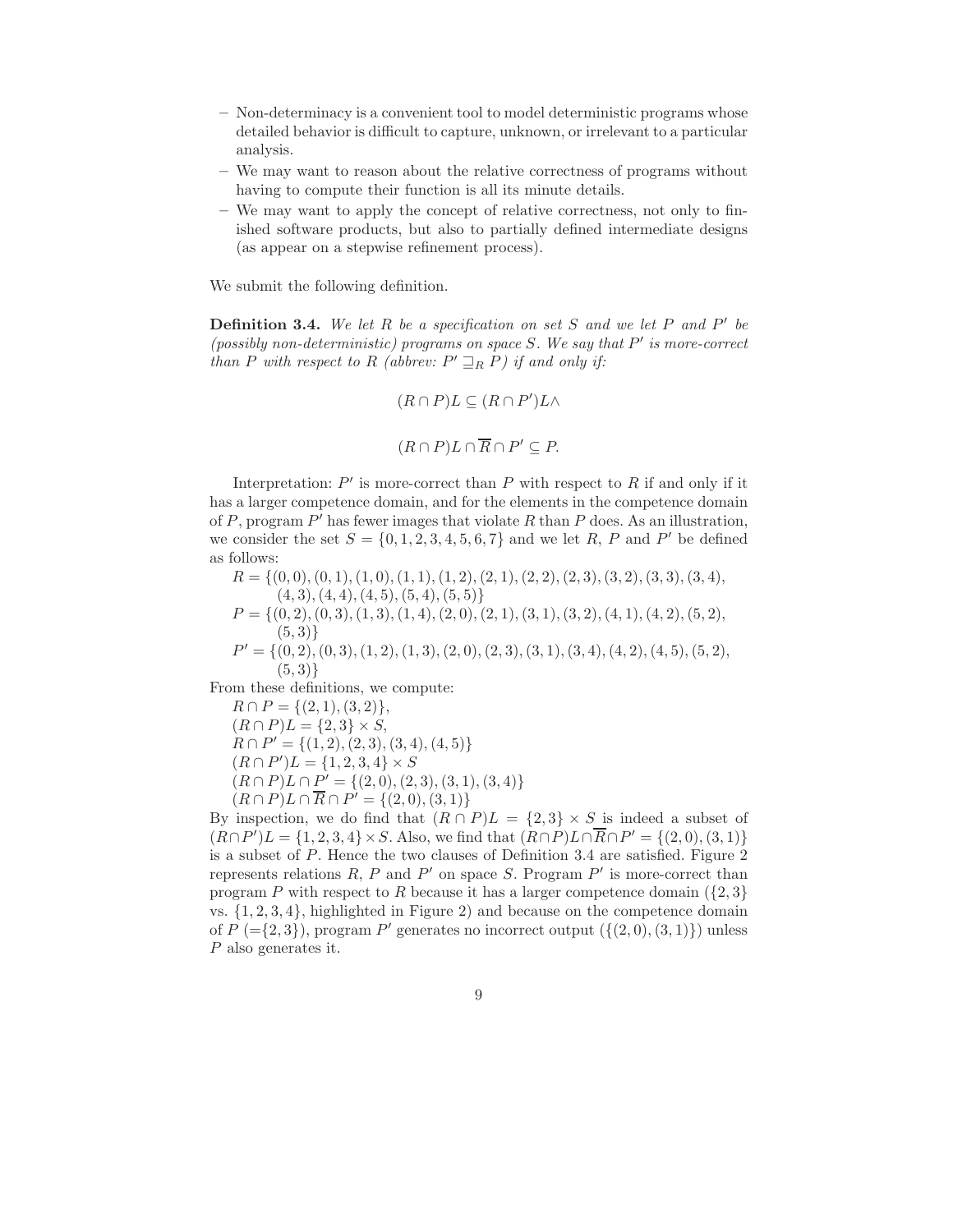

Fig. 2. Relative Correctness for Non-Deterministic Programs:  $P' \sqsupseteq_R P$ .

# 4 Program Derivation by Relative Correctness

The paradigm of program derivation by relative correctness is shown in Figure 3; in this section, we illustrate this paradigm on a simple example, where we show in turn, how to conduct the transformation process until we find a correct program or (if stakes vs cost considerations warrant) until we reach a sufficiently reliable program.



Fig. 3. Alternative Program Derivation Paradigms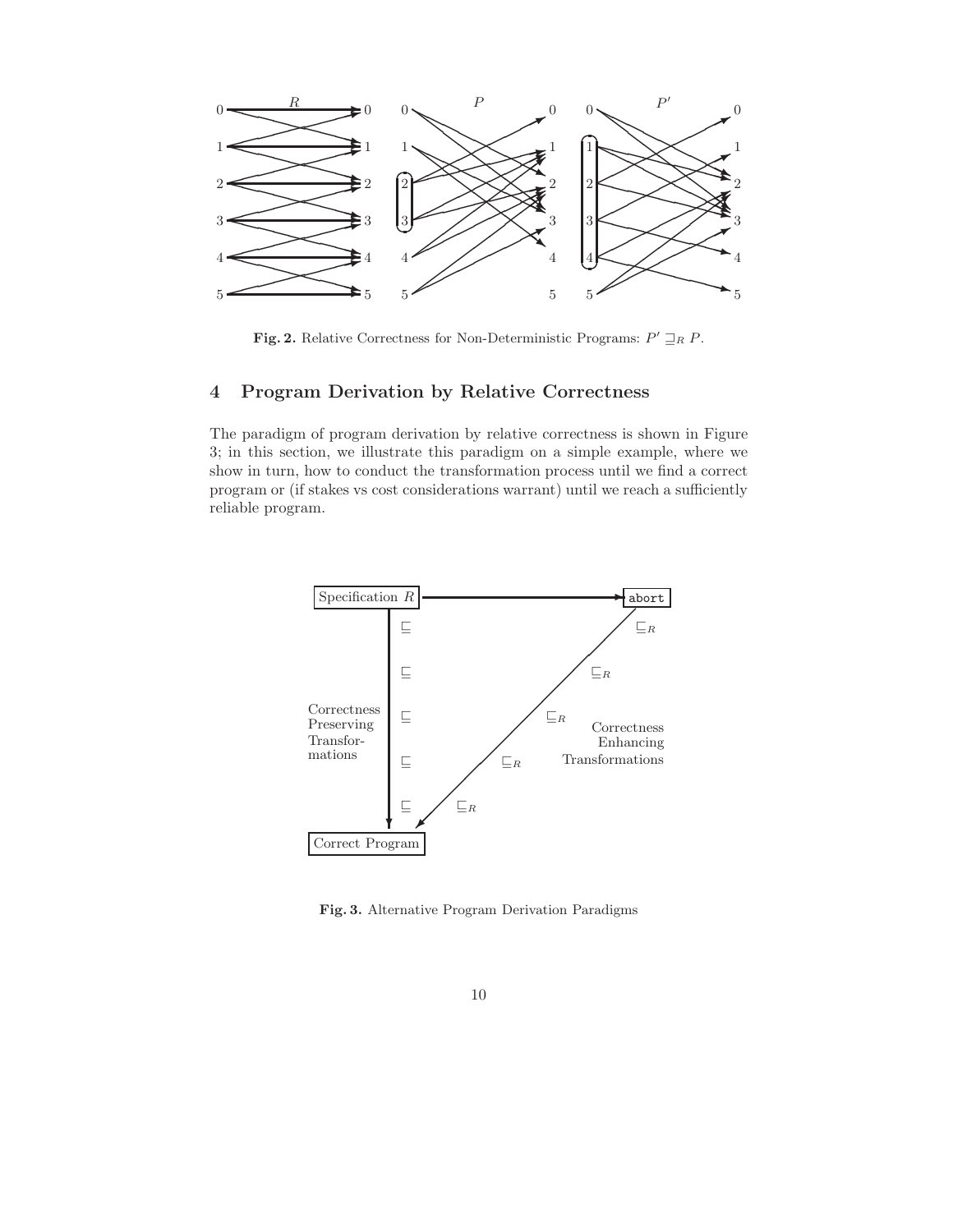#### 4.1 Producing A Correct Program

We let space S be defined by three natural variables  $n, x$  and  $y$ , and we let specification R be the following relation on S (borrowed from  $[6]$ ):

$$
R = \{(s, s')|n = x'^{2} - y'^{2} \wedge 0 \le y' \le x'\}.
$$

Candidate programs must generate  $x'$  and  $y'$  (if possible) for a given n. The domain of R is the set of states s such that  $n(s)$  is either odd or a multiple of 4; indeed, a multiple of 2 whose half is odd cannot be written as  $n = x'^2 - y'^2$ , since this equation is equivalent to  $n = (x'-y') \times (x'+y')$ , and these two factors  $((x'-y')$  and  $(x'+y')$  have the same parity, since their difference  $(x'+y'-x'+y'=2\times y')$  is even. Hence we write:

$$
RL = \{(s, s') | n \mod 2 = 1 \lor n \mod 4 = 0\}.
$$

Starting from the initial program  $P_0 =$ abort, we resolve to let the next program  $P_1$  be the program that finds this factorization for  $y' = 0$ :

```
void p1()
```

```
{nat n, x, y; // input/output variables
 {nat r; // work variable
 x=0; y=0; r=0; while (r < n) \{r=r+2*x+1; x=x+1;\}
```
We compute the function of this program by applying the semantic rules given in section 3.1, and we find:

$$
P_1 = \{(s, s') | n' = n \wedge y' = 0 \wedge x' = \lceil \sqrt{n} \rceil \}.
$$

Whence we compute the competence domain of  $P_1$  with respect to  $R$ :  $(R \cap P_1)L$ 

= {substitution, simplification}  $\{(s, s') | n = x'^2 \wedge n' = n \wedge y' = 0\} \circ L$ = {taking the domain}  $\{(s, s') | \exists x'' : n = x''^2\}.$ 

In other words,  $P_1$  satisfies specification R, whenever n is a perfect square.

We now consider the case where  $r$  exceeds  $n$  by a perfect square, making it possible to fill the difference with  $y^2$ ; this yields the following program:

```
void p2()
```

```
{nat n, x, y; // input/output variables
{nat r; // work variable
x=0; r=0; while (r < n) \{r=r+2*x+1; x=x+1;\}if (r>n) {y=0; while (r>n) {r=r-2*y-1; y=y+1;}}
if (r!=n) {abort;}}}
```
This program preserves  $n$ , places in  $x$  the ceiling of the square root of  $n$ , and places in y the integer square root of the difference between n and  $x'^2$ , and fails if this square root is not an integer. We write its function as follows:

$$
P_2 = \{(s, s') | n' = n \wedge x' = \lceil \sqrt{n} \rceil \wedge y'^2 = x'^2 - n \wedge y' \ge 0 \}.
$$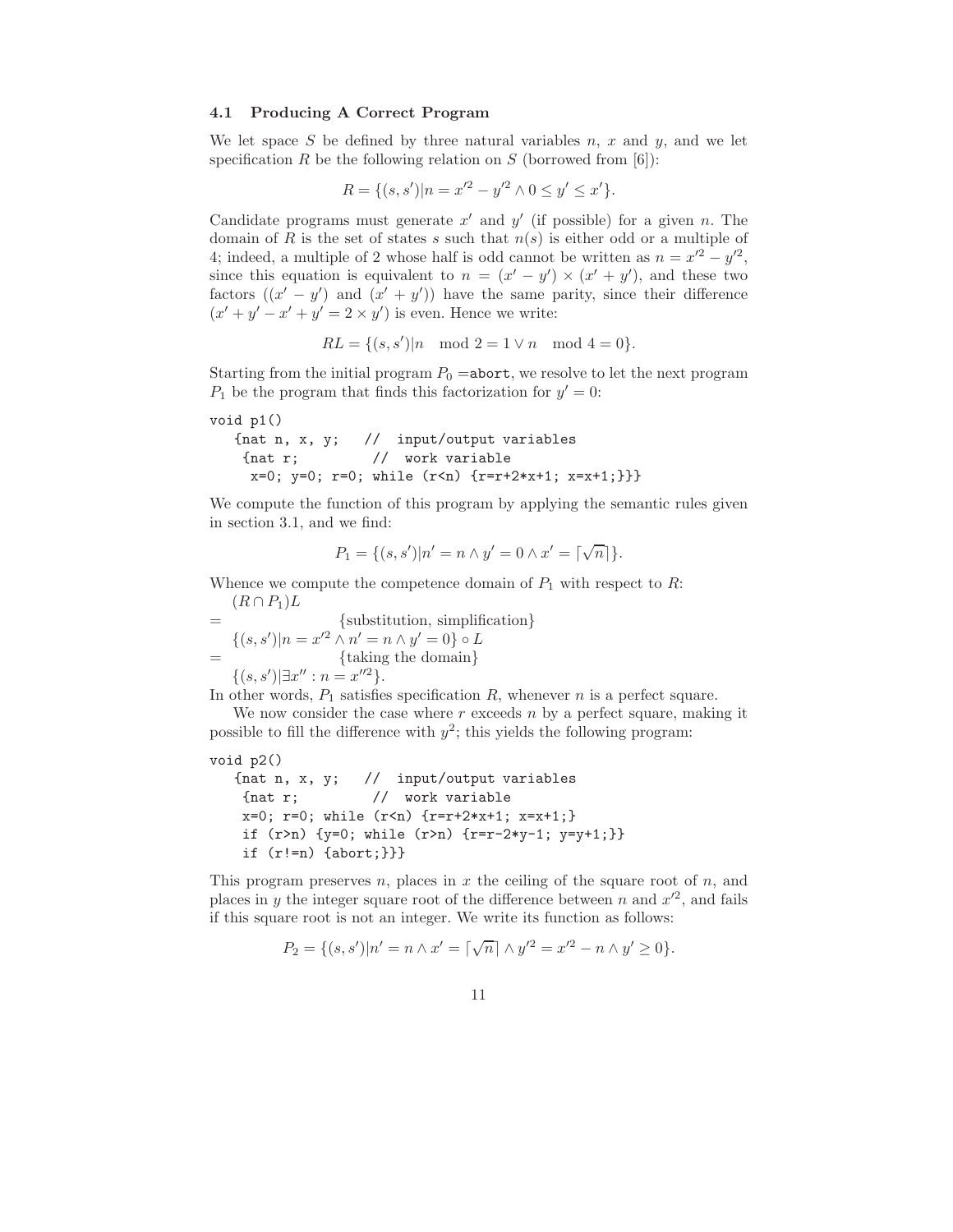We compute the competence domain of  $P_2$  with respect to R:  $(R \cap P_2) \circ L$ 

$$
= \{ (s, s') | n = x'^2 - y'^2 \land 0 \le y' \le x' \land n' = n \land x' = \lceil \sqrt{n} \rceil \land y'^2 = x'^2 - n
$$
  
\n
$$
\land y' \ge 0 \} \circ L
$$
  
\n
$$
= \{ (s, s') | n' = n \land x' = \lceil \sqrt{n} \rceil \land y'^2 = x'^2 - n \land y' \ge 0 \} \circ L
$$
  
\n
$$
= \{ (s, s') | \exists n'', x'', y'' : n'' = n \land x'' = \lceil \sqrt{n} \rceil \land y''^2 = x''^2 - n \land y'' \ge 0 \}
$$
  
\n
$$
= \{ (s, s') | \exists y'' : y''^2 = \lceil \sqrt{n} \rceil^2 - n \}.
$$

In other words, the competence domain of  $P_2$  is the set of states s such that  $n(s)$  satisfies the following property: the difference between  $n(s)$  and the square of the ceiling of the square root of  $n(s)$  is a perfect square. For example, a state s such that  $n(s) = 91$  is in the competence domain of  $P_2$ , since  $\lceil \sqrt{91} \rceil^2 - 91 =$  $10^2 - 91 = 9$ , which is a perfect square. The competence domain of  $P_2$  is clearly a superset of the competence domain of  $P_1$ , hence the transition from  $P_1$  to  $P_2$ is valid.

The next program is derived from  $P_2$  by resolving that if the ceiling of the integer square root of  $n$  does not exceed  $n$  by a square root, then we try the next perfect square (whose root we assign to  $x$ ) and we check whether the difference between that perfect square and  $n$  is now a perfect square; we know that this process converges, for any state s for which  $n(s)$  is odd or a multiple of 4. This yields the following program:

```
void p3() \frac{1}{2} // fermat
  {nat n, x, y; // input/output variables
   {nat r; // work variable
   x=0; r=0; while (r < n) \{r=r+2*x+1; x=x+1;\}while (r>n)
      {int rsave; y=0; rsave=r;
       while (r>n) {r=r-2*y-1; y=y+1;}
       if (r<n) {r=rsave+2*x+1; x=x+1;}}
  }}
```
This program preserves  $n$ , places in  $x$  the smallest number whose square exceeds  $n$  by a perfect square and places in  $y$  the square root of the difference between n and  $x^2$ . If we let  $\mu(n)$  be the smallest number whose square exceeds n by a perfect square, we write the function of  $P_3$  as follows:

$$
P_3 = \{(s, s')|n' = n \wedge x' = \mu(n) \wedge y' = \sqrt{\mu(n)^2 - n}\}.
$$

We compute the competence domain of  $P$  with respect to  $R$ :  $(R \cap P_2) \circ L$ 

$$
= \begin{cases} (\text{substitutions}) \\ (\text{s}, \text{s'})|n = x'^2 - y'^2 \land 0 \le y' \le x' \land n' = n \land x' = \mu(n) \land y' = \sqrt{\mu(n)^2 - n} \circ L \\ \text{Simplifications} \end{cases}
$$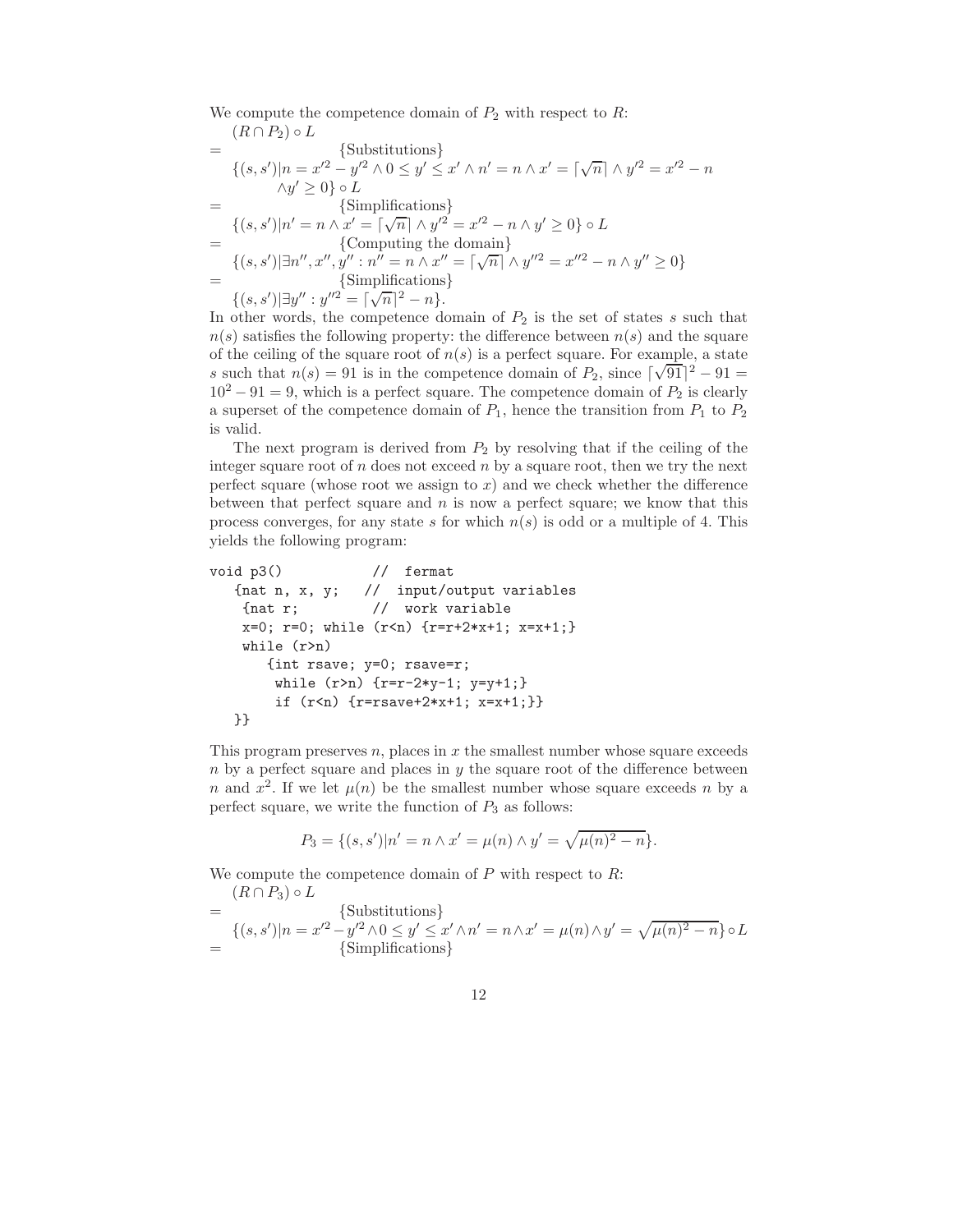$$
\begin{aligned}\n\{(s, s')|n = x'^2 - y'^2 \wedge n' = n \wedge x' = \mu(n)\} \circ L \\
&= \{\text{Computing the domain}\} \\
\{(s, s')|\exists n'', x'', y'': n = x''^2 - y''^2 \wedge n'' = n \wedge x'' = \mu(n)\} \\
&= \{(s, s')|\exists x'', y'': n = x''^2 - y''^2\} \\
&= \{By inspection\} \\
RL.\n\end{aligned}
$$

Hence  $P_3$  is correct with respect to R (by proposition 3.2) hence it is more-correct than  $P_2$  with respect to R. Hence we do have:

$$
P_0 \sqsubseteq_R P_1 \sqsubseteq_R P_2 \sqsubseteq_R P_3.
$$

Furthermore, we find that  $P_3$  is correct with respect to  $R$ ; this concludes the derivation.

#### 4.2 Producing A Reliable Program

We interpret the reliability of a program as the probability of a successful execution of the program on some initial state selected at random from the domain of R according to some probability distribution  $\theta$ . Given a probability distribution  $\theta$  on  $dom(R)$ , the reliability of a candidate program P is then the probability that an element of  $dom(R)$  selected according to the probability distribution  $\theta$ falls in the competence domain of  $P$  with respect to  $R$ . Clearly, the larger the competence domain, the higher the probability. Hence the sequence of programs that we generate in the proposed process feature higher and higher reliability. So that if we are supposed to derive a program under a reliability requirement, we can terminate the stepwise transformation process as soon as we obtain a program whose estimated reliability matches or exceeds the specified threshold. So far this is a theoretical proposition, but an intriguing possibility nevertheless. The sample program developed in the previous subsection may be used to illustrate this idea, though it does not show a uniform reliability growth. For the sake of argument, we suppose that  $n$  ranges between 1 and 10000, and we estimate the reliability of each of the programs generated in the transformation process.

- $P_0$ : The reliability of  $P_0$  is zero, of course, since it never runs successfully.
- $P_1$ : If n takes values between 1 and 10000, then the domain of R has 7500 elements (since 1 out of four is excluded: even numbers whose half is odd are not decomposable); out of these 7500 elements, only 100 are perfect squares ( $1^2$  to  $100^2$ ). Hence the reliability of  $P_1$  under a uniform probability distribution is  $\frac{100}{7500} = 0.01333$ .
- $P_2$ : The competence domain of  $P_2$  includes all the elements n that can be written as:  $n = \lceil \sqrt{n} \rceil^2 - y^2$  for some non-negative value y. To count the number of such elements, we consider all possible values of  $x$  (between 1) and 100) and all possible values of y such that  $(x - 1)^2 < x^2 - y^2 \le x^2$ . By inverting the inequalities and adding  $x^2$  to all sides, we obtain:

$$
0 \le y^2 < 2x - 1.
$$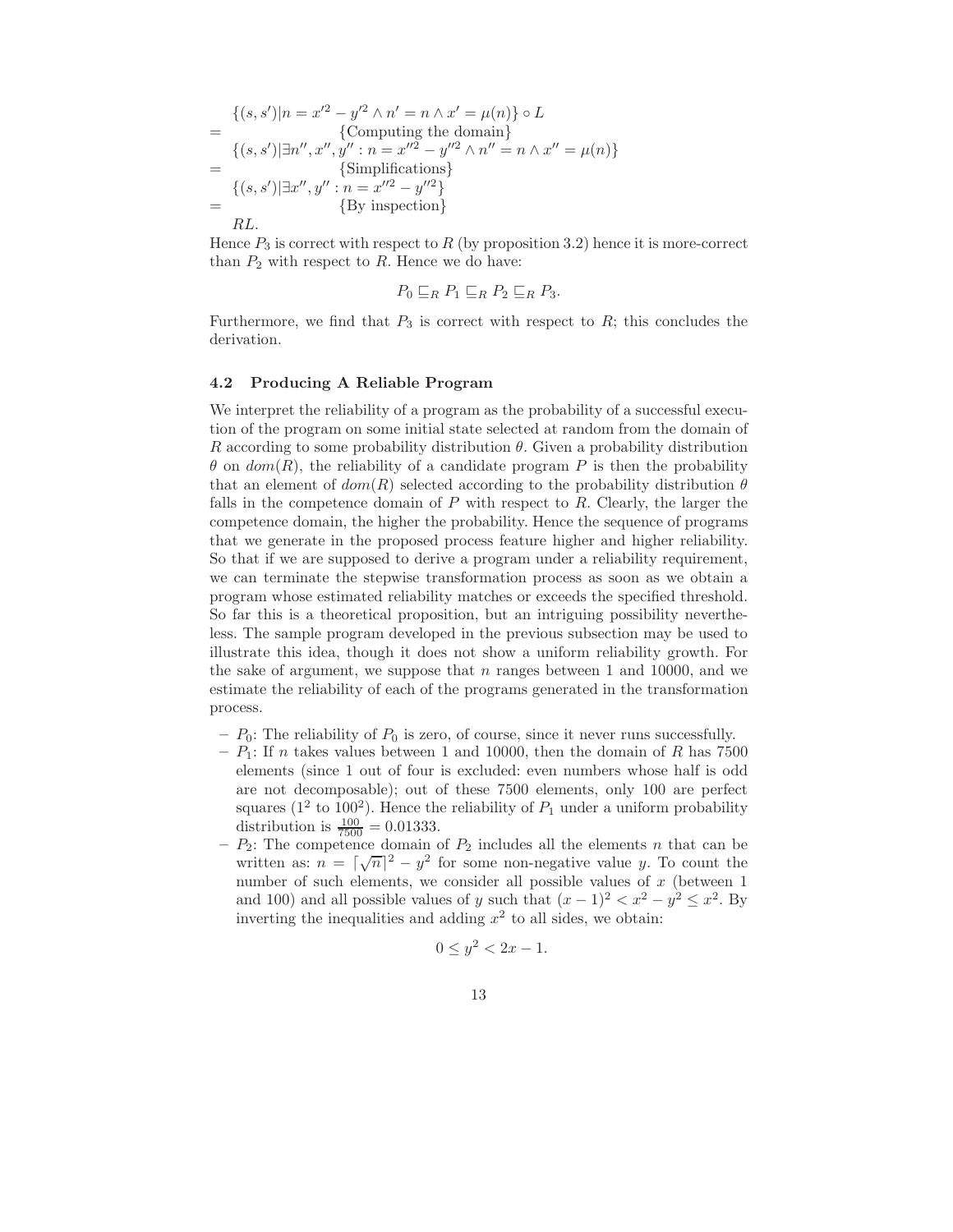Hence the number of elements in the competence domain of  $P_2$  can be written as

$$
100 + \sum_{x=1}^{100} \sqrt{2x - 1}.
$$

We find this quantity to be equal to 996, which yields a probability of  $\frac{996}{7500}$  = 0.1328.

–  $P_3$ : Because the competence domain of  $P_3$  is all of  $dom(R)$ , the reliability of this program is 1.0.

We obtain the following table.

|                | Program Reliability |
|----------------|---------------------|
| $P_0$          | 0.0000              |
| $P_1$          | 0.0133              |
| P <sub>2</sub> | 0.1328              |
|                | 1.0000              |

# 5 Conclusion

#### 5.1 Summary

In this paper, we argue that program derivation by successive refinements may, perhaps, be imposing an unnecessarily strong condition on each step of the transformation process; also, we submit that by using the weaker criterion of relative correctness rather than refinement we may be achieving greater flexibility in the design process, and perhaps simpler solutions, without loss of quality. With hindsight, the proposed approach appears to be a natural alternative: Indeed, if we want to derive a correct program from a given specification, we can either transform the specification in a correctness-preserving manner until it becomes a program, or start from a trivial program and transform it in a correctnessenhancing manner until it becomes correct. A simple way to contrast these two paradigms is to model them as iterative processes, and to characterize each one of them by: its initial state, its invariant assertion, its variant function, and its exit condition; this is shown below.

| Attribute              | Refinement Based                                       | Relative Correctness Based |
|------------------------|--------------------------------------------------------|----------------------------|
| Initialization $a = R$ |                                                        | $a =$ abort                |
| Invariant              | a is correct                                           | $a$ is a program           |
| Variant                | $ a $ increasingly concrete $ a $ increasingly correct |                            |
| Exit test              | when $a$ is a program                                  | when $a$ is correct        |

The proposed paradigm appears to model several software engineering activities, including: the development of (sufficiently) reliable programs; corrective maintenance; adaptive maintenance; software upgrade; and software evolution. Hence by advancing the state of the art in correctness-enhancing program derivation,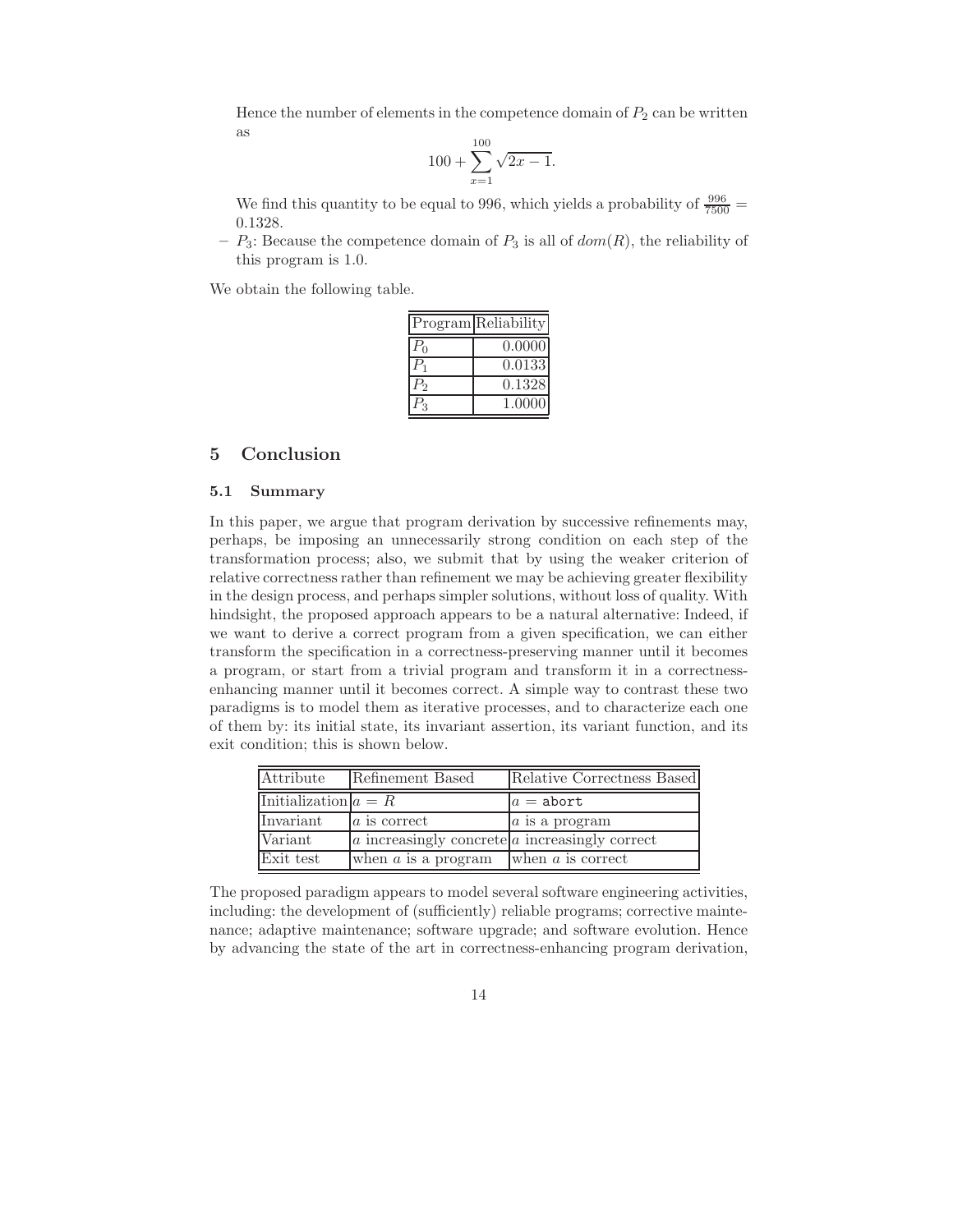we stand to have a greater impact on software engineering practice than if we focus exclusively on correctness-preserving program derivation. We have illustrated our thesis by a simple example, although we admit than this example does not constitute evidence of viability.

#### 5.2 Related Work

While, to the best of our knowledge, our work is the first to apply relative correctness to program derivation, it is not the first to introduce a concept of relative correctness. In [13] Logozzo discusses a framework for ensuring that some semantic properties are preserved by program transformation in the context of software maintenance. In [11] Lahiri et al. present a technique for verifying the relative correctness of a program with respect to a previous version, where they represent specifications by means of executable assertions placed throughout the program, and they define relative correctness by means of inclusion relations between sets of successful traces and unsuccessful traces. Logozzo and Ball [12] take a similar approach to Lahiri et al. in the sense that they represent specifications by a network of executable assertions placed throughout the program, and they define relative correctness in terms of successful traces and unsuccessful traces of candidate programs. Our work differs significantly from all these works in many ways: first, we use relational specifications that address the functional properties of the program as a whole, and are not aware of intermediate assertions that are expected to hold throughout the program; second, our definition of relative correctness involves competence domains (for deterministic specifications) and the sets of states that candidate programs produce in violation of the specification (for non-deterministic programs); third we conduct a detailed analysis of the relations between relative correctness and the property of refinement.

Also related to our work are proposals by Banach and Pempleton [1] and by Prabhu et al. [3, 4, 7] to find alternatives for strict refinement-based program derivation. In [1] Banach and Pempleton introduce the concept of retrenchment, which is a property linking two successive artifacts in a program derivation, that are not necessarily ordered by refinement; the authors argue that strict refinement may sometimes be inflexible, and present retrenchment as a viable substitute, that trades simplicity for strict correctness preservation, and discuss under what conditions the substitution is viable. In  $[3, 4, 7]$  Prabhu et al. propose another alternative to strict refinement, which is approximate refinement. Whereas strict refinement defines a partial ordering between artifacts, whereby a concrete artifact is a correctness-preserving implementation for an abstract artifact, approximate refinement defines a topological distance between artifacts, and considers that a concrete implementation is acceptable if it is close enough (by some measure of distance) to the abstract artifact. Retrenchment and Approximate refinement are both substitutes for refinement and are both used in a correctness-preserving transformation from a specification to a program; by contrast, relative correctness offers an orthogonal paradigm that seeks correctness enhancement rather than correctness preservation.